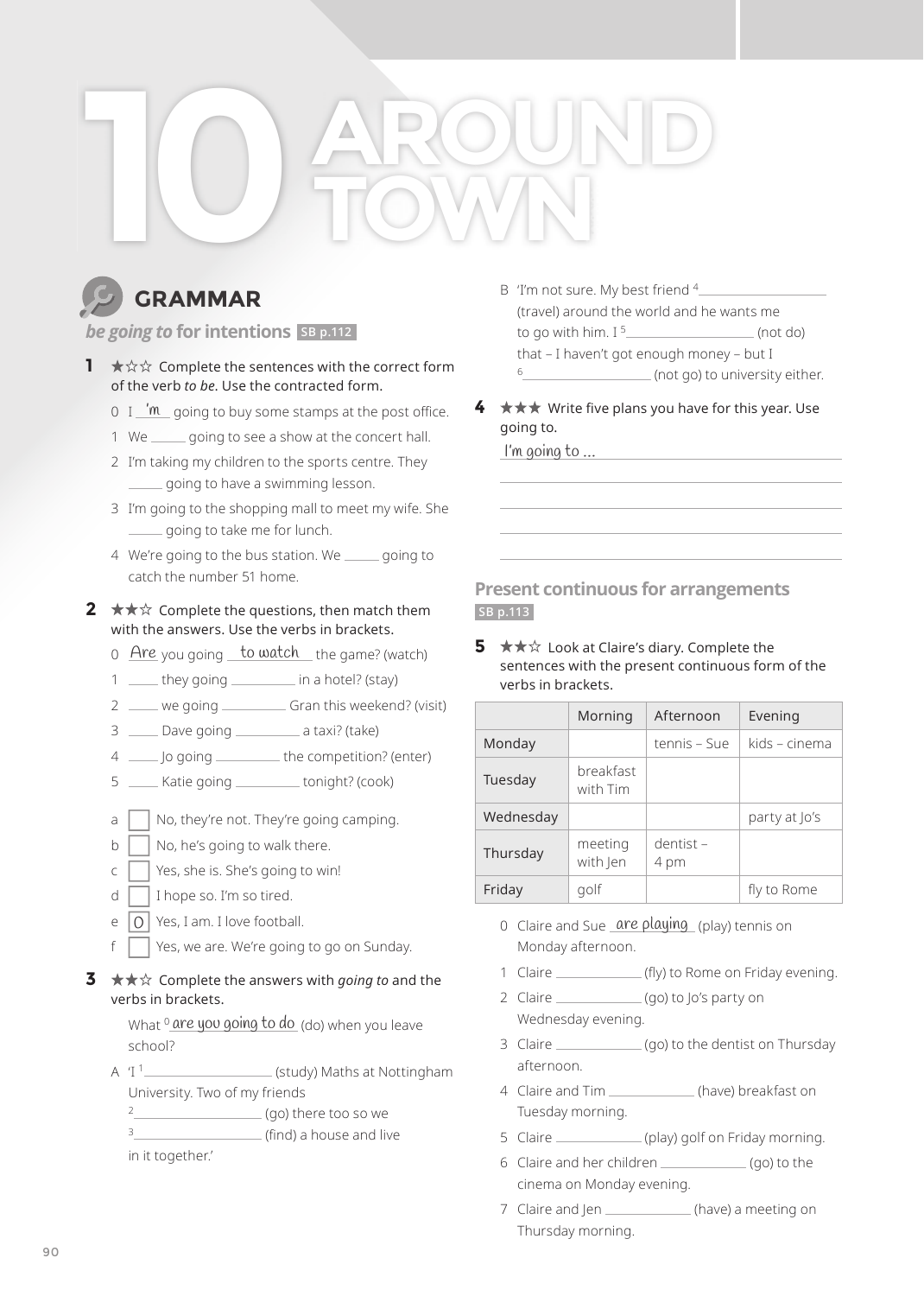- $\uparrow$   $\star \star \star$  Write the questions for the answers about Claire. Use the present continuous of the verbs.
	- 0 Is Claire going to the dentist on Thursday?

Yes, she is. Her appointment is at 4 pm.

1

No, they're having breakfast.

 $2$   $-$ 

No, she's flying in the evening.

 $3 -$ 

Yes, but they don't know what film to see yet.

4

That's right. They're playing in the afternoon.

- $\mathbf{7}$   $\star\star\mathbf{\hat{x}}$  Mark the sentences P (present arrangement) or F (future arrangement).
	- 0 Henry's not at home. He's fishing with his dad.  $\boxed{\mathsf{P}}$
	- 1 Sorry, I can't help you. I'm studying.
	- 2 Are you doing anything this evening?
	- 3 Look at the baby! She's trying to walk.
	- 4 Is Aunt Mary coming to stay next week?
	- 5 We're looking at new houses this afternoon.
	- 6 I'm staying at my friend's house tonight.
- $\mathbf{8}$   $\star\star\star$  Write five arrangements you have for this weekend. Use the present continuous.

#### **Adverbs SB p.115**

- **9** ★☆☆ Read the sentences. Write the names under the pictures.
	- Bella paints really well.
	- Molly paints quite badly.
	- Tim rides his bike dangerously.

Ben rides his bike carefully.



 $2 \frac{1}{2}$  3



**10**  $\star \star \times$  Unscramble the words to make adjectives. Then write the adverb form.

|   |             | adjective | adverb |
|---|-------------|-----------|--------|
| 0 | saye        | easy      | easily |
| 1 | wols        |           |        |
|   | 2 kiquc     |           |        |
|   | 3 souranged |           |        |
|   | 4 revosun   |           |        |
|   | 5 teigu     |           |        |
|   | 6 dab       |           |        |
|   | 7 larefuc   |           |        |
| 8 | dogo        |           |        |

#### $11 \star \star \star$  (Circle) the correct words.

- 0 Jacksonplayedvery*good*/ *well* , and won the match *easy* / (easily).
- 1 Itwasan*easy*/*easily*testandIfinisheditreally *quick*/*quickly*.
- 2 My dad isn't a very *careful*/*carefully* driver and sometimes he drives quite *dangerous* / dangerously.
- 3 Pleasebe*quiet*/*quietly*inthelibrary–youcantalk, but not too loud / loudly.
- 4 Ididn'tdo*good*/*well*inthetest–Ihadareally*bad* /*badly*day.
- 5 He's quite a nervous / nervously person and he talks really *quiet*/*quietly*.

### **GET IT** right!

Adverbs usually come immediately after the object of the sentence or after the verb (if there is no object). They never come between the verb and the object.

- *He drives his car dangerously.*
- *He drives dangerously his car.*

Change the adjective in brackets into an adverb and put it in the correct place in the sentence.

- 0 He can run fast, but he can't swim. (good) He can run fast, but he can't swim well.
- 1 You should drive when it's raining. (careful)
- 2 She speaks French and German. (fluent)
- 3 She was walking because she was late for school. (quick)
- 4 They did the homework because they worked together.(easy)

91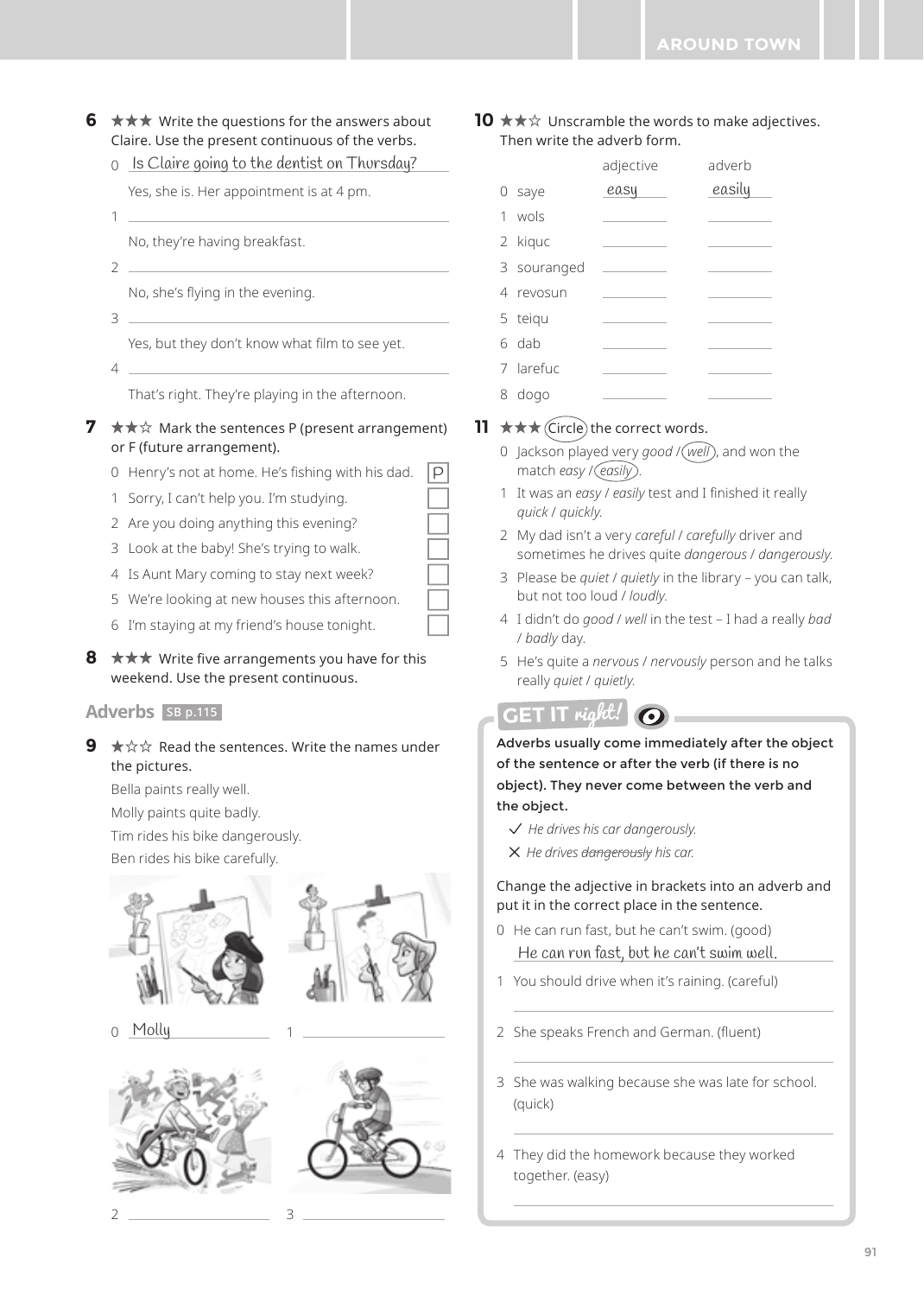### **UNIT10**



#### **Key words in context**

| culture    | I love meeting people from different cultures - there's so<br>much you can learn from them.   |
|------------|-----------------------------------------------------------------------------------------------|
| population | The <b>population</b> of our town is about 20,000.                                            |
| local      | Our <b>local</b> shop is just across the road from our house.                                 |
| invite     | The Jacksons <b>invited</b> us to dinner at their house.                                      |
| tourism    | <b>Tourism</b> is very important for our country. Millions of people<br>visit us each year.   |
| pedestrian | Pedestrians must be careful when they cross the road.                                         |
| fluent     | He speaks really good French. He's almost <b>fluent</b> .                                     |
|            | tourist attraction The museum is a really big tourist attraction. Lots of people<br>visit it. |
| sand       | We went to the beach and now I've got sand in my hair.                                        |
| mine       | This <b>mine</b> goes more than 200 m under the ground.                                       |
| diamond    | Is that a <b>diamond</b> ring? Wow, it's beautiful.                                           |
| resort     | Cannes is a popular resort in the south of France.                                            |
| demolish   | They <b>demolished</b> the old stadium because they want to build<br>la new one.              |



cycle lane



litter bin



billboard



high street



skateboard park

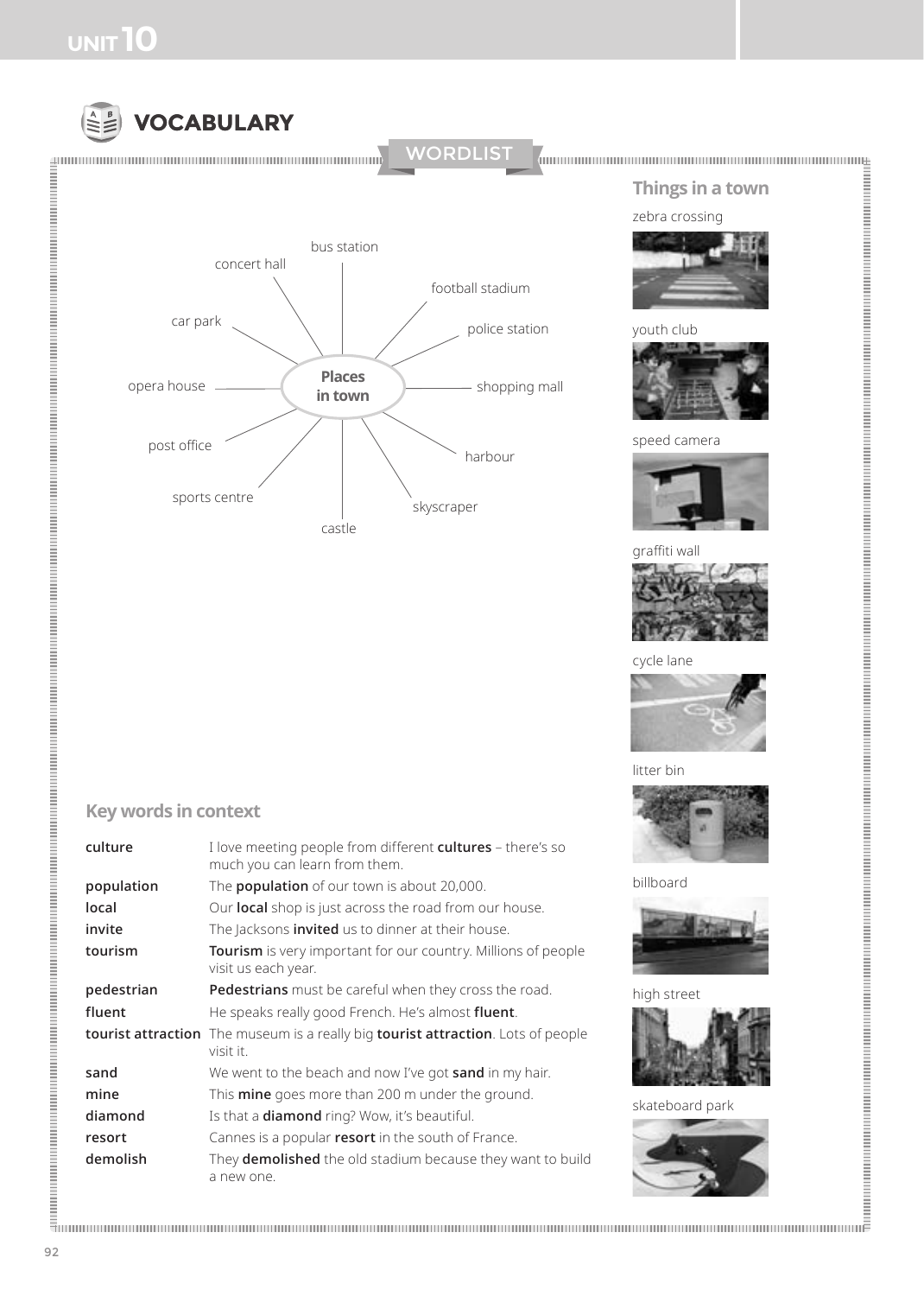#### **Places in a town SB p.112**

**1** ★☆☆ Complete the words. Use the picture clues to help you.





 $2 f$ \_tb  $\parallel$  $st_d = -m$ 



0 concert hall  $1 b$  s st  $t$  n



 $3 c r p$ 



4  $p_l$   $c_e$  $st_t = t_0$ n





6 sp  $\_$  rts c  $\_$  ntr  $\_$ 

#### $2 \star \star \times$  Complete the text. Use the words in Exercise 1.

Our town is great. It's got everything I need. There's a really good sports <sup>0</sup>\_centre . You can do lots of different sports. There's a big  $1$  \_\_\_\_\_\_\_\_ hall as well and I often go to see my favourite bands there. Most Saturdays I go to the football <sup>2</sup> \_\_\_\_\_\_\_\_ to see our football team play. There's a really big shopping <sup>3</sup> with lots of shops in it. And if you ever get bored, you can go to the bus  $4$   $\frac{4}{100}$  to catch a bus and visit another town.

- **3** ★★★ Where are these people? Choose from the places in Exercise 1.
	- 0 'What time does the swimming pool close?' sports centre
	- 1 'I want to send this letter to Australia.'
	- 2 'I think Manchester United are going to win today.'
	- 3 'What time is the next bus to Liverpool?'
	- 4 'I want to buy some new shoes.'
	- 5 'The band start playing at 8 pm.'
	- 6 'Itcosts£2everyhourwestay.'
	- 7 'There's a problem at the bank. Come quickly.'

#### **Things in town SB p.115**

- **4**  $\star \times \times$  Write compound nouns using the nouns in the lists. cycle | graffiti | speed | zebra | bill | litter lane | board | camera | crossing | bin | wall  $0$  cycle lane  $3$   $\overline{\phantom{0}}$ 
	- $1 \begin{array}{ccc} 1 \end{array}$  4  $\begin{array}{ccc} 4 \end{array}$  $2 \frac{1}{2}$  5  $\frac{1}{2}$  5  $\frac{1}{2}$  5  $\frac{1}{2}$  5  $\frac{1}{2}$  5  $\frac{1}{2}$  5  $\frac{1}{2}$  5  $\frac{1}{2}$  5  $\frac{1}{2}$  5  $\frac{1}{2}$  5  $\frac{1}{2}$  5  $\frac{1}{2}$  5  $\frac{1}{2}$  5  $\frac{1}{2}$  5  $\frac{1}{2}$  5  $\frac{1}{2}$  5  $\frac{1}{2}$  5  $\frac{1}{2}$  5  $\frac{$
- **5**  $\star \star \times$  Match the words from Exercises 1 and 4 to the definitions.
	- 0 Cars slow down for this. speed camera
	- 1 You find lots of shops here.
	- 2 You can ride your bike safely here.
	- 3 It advertises things on the side of the road.
	- 4 Use this to cross the road safely.
	- 5 A great place for local artists to paint.
	- 6 A good place for young people to meet and have fun.
	- 7 Throw your rubbish in this.

#### **6** ★★★ Which of these sentences are true about your town? Correct the ones that are false.

- 1 Cars always stop at zebra crossings.
- 2 There are lots of things for young people to do. There are graffiti walls and a really good youth club.
- 3 Speed cameras make the roads safer.
- 4 You can get everywhere on your bike using cycle lanes.
- 5 People always use the litter bins to throw away rubbish.
- 6 There are lots of billboards.
- 7 The high street is full of shoppers at the weekend.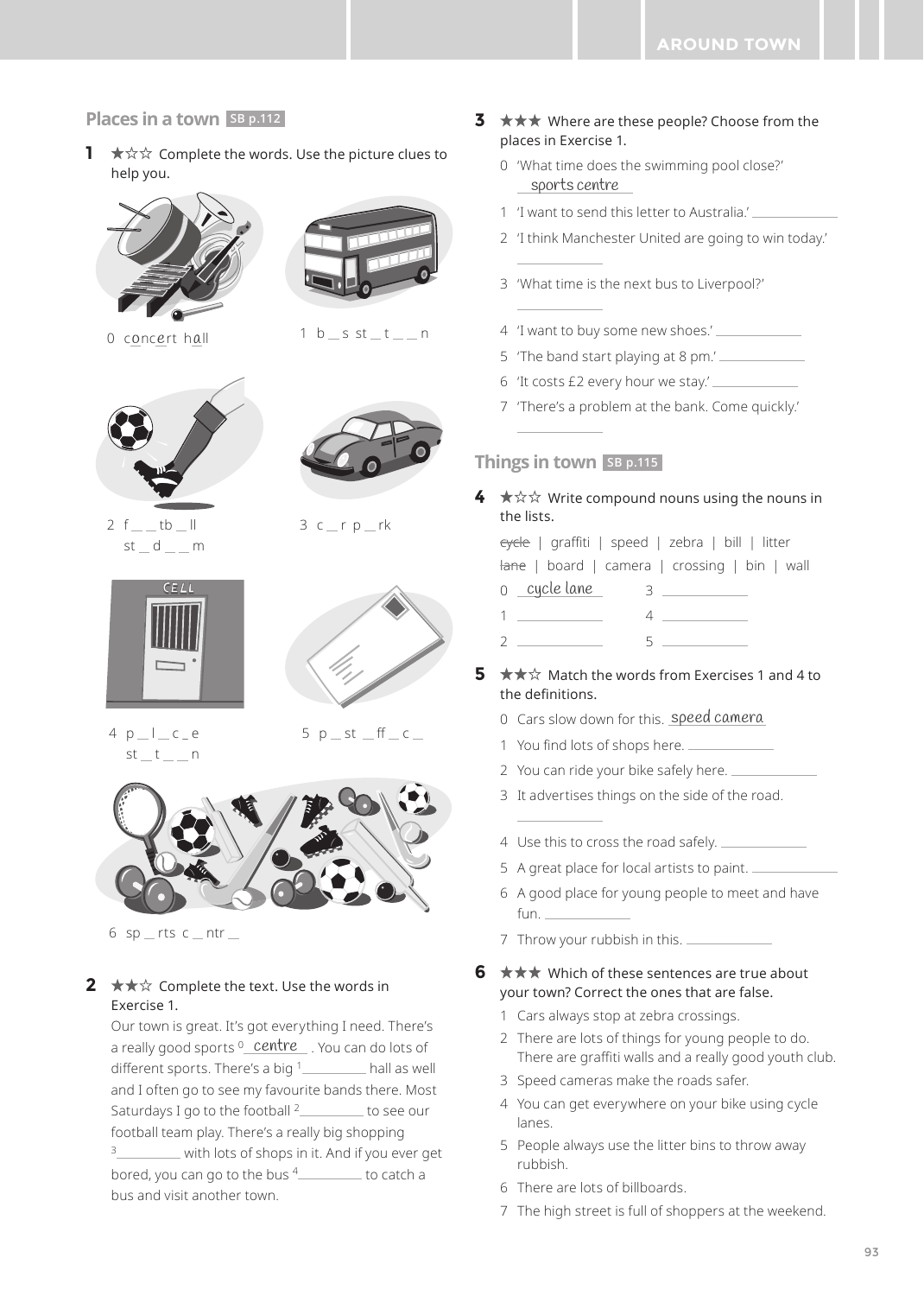### **UNIT10**



- **1 Remember and check** What are these things? Check your answers in the blogs on page 111 of the Student's Book.
	- 0 The Buri al Arab A building in Dubai that looks like a ship's sail.
	- 1 JebelAli
	- 2 khaliji
	- 3 Yellowknife
	- 4 Snowking Winter Festival
- **2** Read the article. Write the names of the towns under the pictures.

# UNUSUAL TOWNS



#### MONOWI, USA

Elsie Eiler is famous in the town of Monowi in Nebraska and everybody knows her name. That's because Elsie is the only person who lives there. Monowi was never a big town. In the 1930s the population was 150 but over the years people slowly started leaving. In 2000 there were only two people left; Elsie and her husband, Rudy. When Rudy died, Elsie became the only citizen.

#### THAMES TOWN, CHINA

Shanghai is one of China's biggest cities. But just outside of Shanghai is a rather unusual town called Thames Town. It cost £500 million to build and it is part of their 'One

City, Nine Towns' project. When you walk down the streets there you might forget you are in China. You might start thinking you are in England.

That is because Thames Town is a copy of an English town. The streets and the buildings all look English. It has red phone boxes, London street signs, fish and chip shops and English pubs. There are also statues of Harry Potter and James Bond. Elsewhere in China, you can find the Eiffel Tower, an Austrian village and even Stonehenge.



#### SHEFFIELD, AUSTRALIA

In the 1980s, the citizens of Sheffield on the Australian island of Tasmania decided they wanted more tourists to visit their town. They had an idea to turn their streets into an outdoor art gallery. They asked artists to paint huge paintings on the walls around town. Children from the local school helped too. They painted little murals on the rubbish bins. There are now more than 60 of these murals, which show important scenes from history. The plan worked and these days about 200,000 people visit Sheffield every year.

#### ROSWELL, USA

Some people believe that in 1947 an alien spacecraft crashed near the town of Roswell in New Mexico. They believe that the American military seized this UFO and took it to a secret place outside of the town. These days Roswell sees many tourists who are interested in life on other planets. There are many shops that sell souvenirs and there is one fast food restaurant with a UFO theme. There is also a museum about aliens.

#### **3** Read the article again. Write the names of the towns after the sentences.

- 0 Are there aliens here? Roswell
- 1 They wanted more people to visit here.
- 2 It has a population of one.  $\equiv$
- 3 It's near to a really big city.
- 4 People didn't want to live here.
- 5 It's like being in another country.
- 6 It's a mysterious place. \_
- 7 It's a great place if you like art.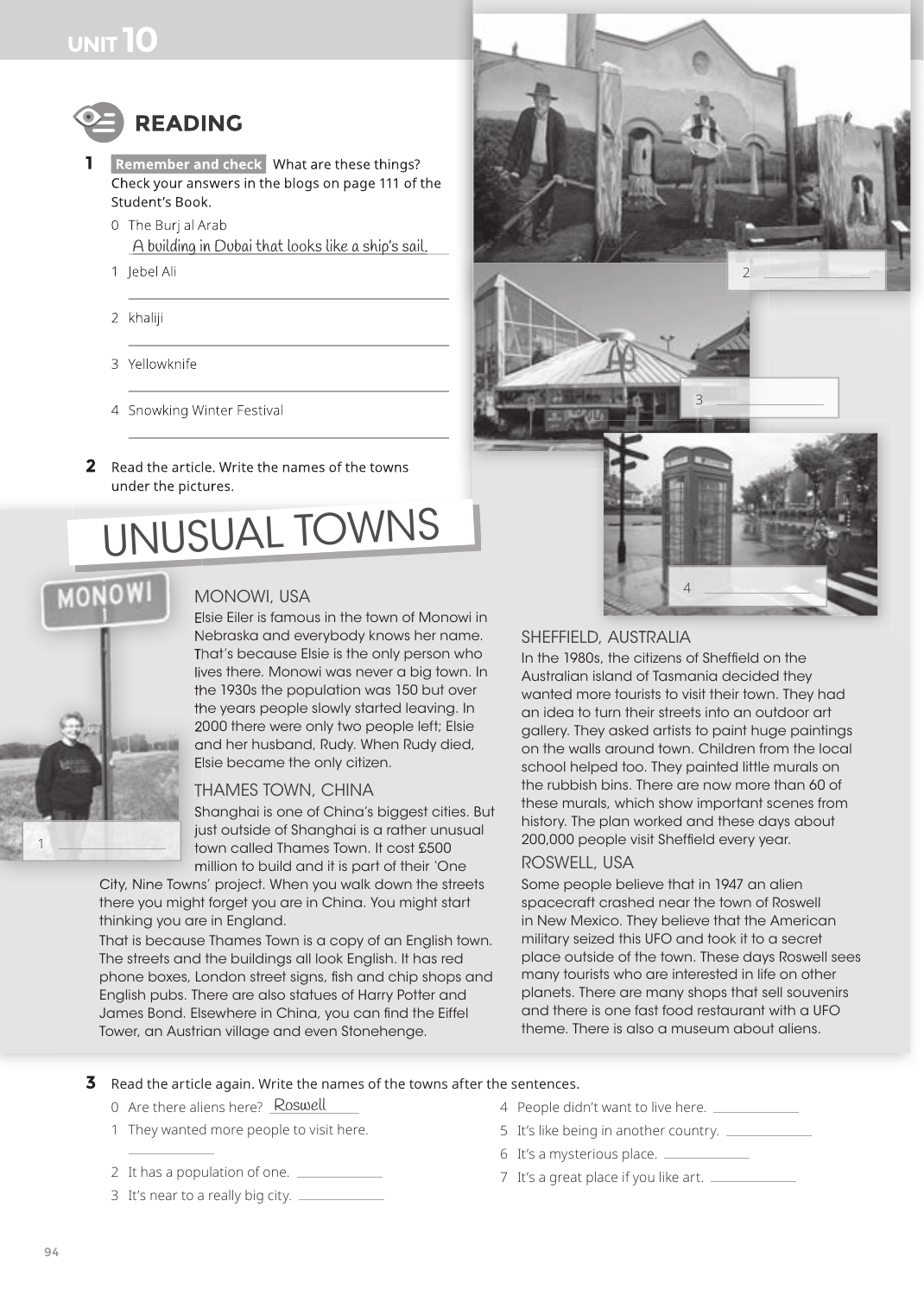## 

### **DEVELOPING WRITING**

#### **An informal letter / email**

#### Hi Jessie,

Thanks for your letter and all your news. Sorry about your broken arm – what a terrible thing to happen. I hope you feel better soon. Just be careful when you get back on your bike!

Anyway, I'm sorry my reply is a bit late, but there's so much happening it's difficult to find any free time.

The move here was OK. The new house is nice and big. I've finally got my own bedroom. Worcester is quite a small town (well, compared to Manchester) but it seems quite nice. There are lots of good shops on the High Street and there are a few parks to hang out in. I'm sending you a photo of the cathedral. It's a really beautiful building. I'm spending most of my time at the sports centre. I'm quite fit at the moment. I haven't got any friends here yet but I'm starting school on Monday. I'm sure I'll find some. I'm feeling a bit nervous.

Anyway, I miss you loads, of course. I can't wait to hear all your news. Please give my love to everyone, especially Tom and Jasmine. By the way, Mum says we're going to visit next month so I hope I'll see you all soon. Hope everything's OK.

Lots of love,

Olivia

- **1** Read the email. Answer the questions.
	- 0 How did Jessie break her arm? She fell off her bike.
	- 1 Where is Olivia living now?
	- 2 Where did she live?
	- 3 How does Olivia feel about starting school?
- **2** Read the email again. Write the expressions that mean:
	- 1 I was sad to hear about ...
	- 2 I think about you a lot.
	- 3 Please write to me soon.
	- 4 Say hello to …



#### **WRITING TIP: AN INFORMAL LETTER / EMAIL**

- We usually write informal letters to family and friends to keep in touch and pass on our news. These days most people do this with emails.
- **•** Use informal, friendly language.
- **•** If you are writing a reply to a letter, don't forget to react to your friend's news. We usually do this in our opening paragraph.
- **•** Always ask how the person you are writing to is. You can do this at the beginning or the end of your letter.
- **•** Use the main paragraph of the letter to give your news.
- **3** Write an informal letter to a friend (about 120–150 words). Choose one of these situations.
	- Your pen friend wants to know more about the town where you live. Write and tell them.
	- You're going to move house. Write to your friend to give them the news and tell them a bit about the town.
	- You are spending the holiday with your aunt and uncle. Write to your friend and tell them about the town where you are staying.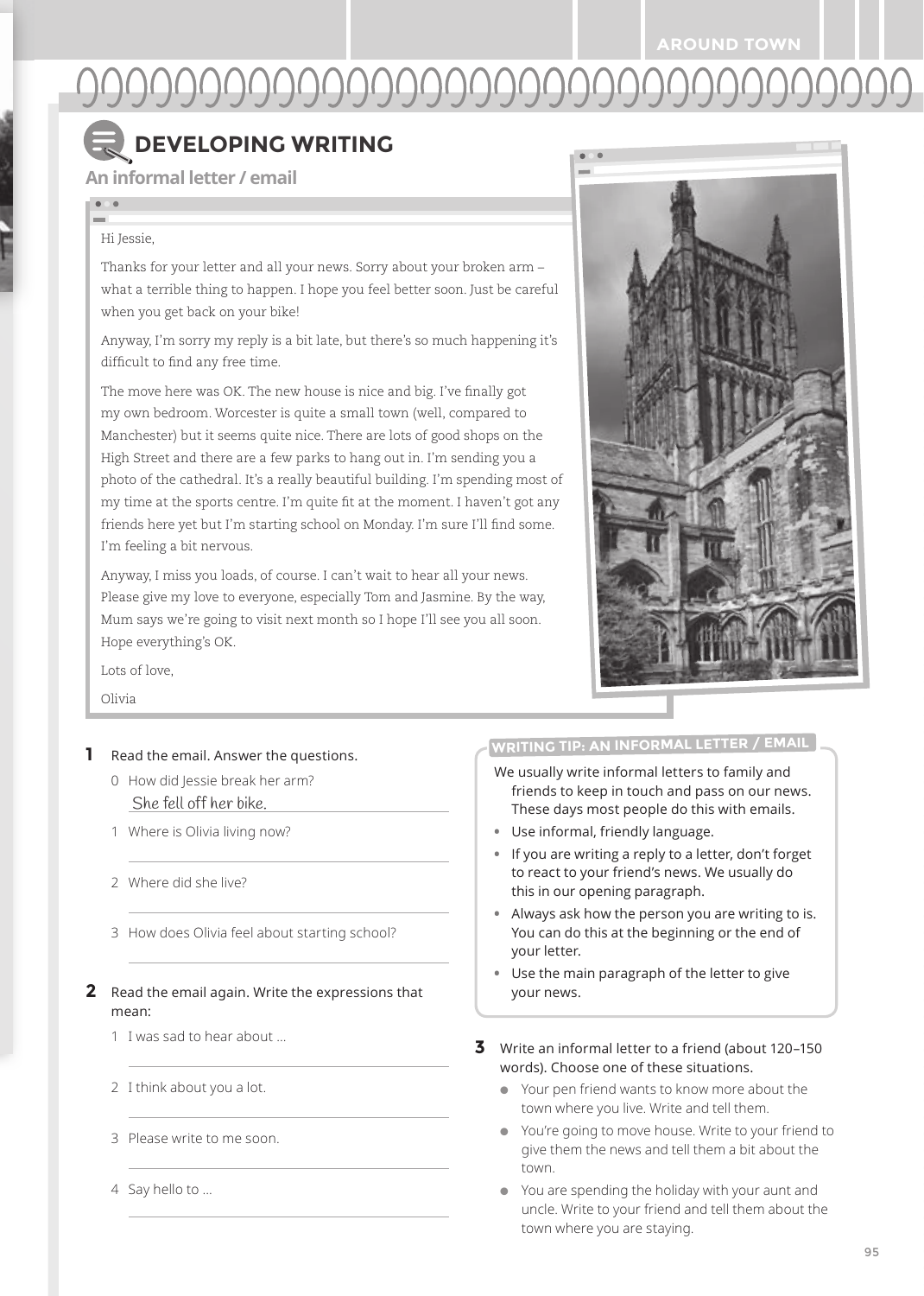### **UNIT**



**1 4.33** Listen to the conversations. Complete the table.

|                | Invitation<br>accepted | Invitation not<br>accepted |
|----------------|------------------------|----------------------------|
| Conversation 1 |                        |                            |
| Conversation 2 |                        |                            |
| Conversation 3 |                        |                            |

**2**  $\Box$  **4.33** Listen again. Complete the sentences. **Kate and Jim**

Kate invites Jim to <sup>0</sup> the sports centre.

He says  $1$  because 2 .

#### **Ian and Ruth**

| Ian invites Ruth to <sup>3</sup> |  |
|----------------------------------|--|
|                                  |  |

| She offers to pay for 5.             |  |
|--------------------------------------|--|
| He says the tickets are <sup>6</sup> |  |

|              | The purp and arenew and |  |
|--------------|-------------------------|--|
| Dan and Anna |                         |  |

|  | -Dan and Anna |
|--|---------------|
|  |               |

Dan invites Anna to  $7\frac{2}{100}$  at  $\begin{array}{c|c} \hline \begin{array}{ccc} 8 & \text{ } & \text{ } & \text{ } \\ \hline \end{array} & \begin{array}{ccc} 8 & \text{ } & \text{ } & \text{ } \\ \hline \end{array} & \begin{array}{ccc} 1 & \text{ } & \text{ } \\ \text{ } & \text{ } & \text{ } \\ \hline \end{array} & \begin{array}{ccc} 1 & \text{ } & \text{ } \\ \text{ } & \text{ } & \text{ } \\ \end{array} & \begin{array}{ccc} 1 & \text{ } & \text{ } \\ \text{ } & \text{ } & \text{ } \\ \end{array} & \begin{array}{ccc} 1 & \text{ }$ 

She is  $9$  until 10 .

They arrange to meet  $11$  \_\_\_\_\_\_\_\_\_\_\_\_\_\_\_\_\_\_\_\_\_.

### **DIALOGUE**

| <b>1</b> $\left(\sqrt{3}\right)$ 4.33 Put the first two conversations in order.<br>Then listen again and check. |  |  |                                                                    |
|-----------------------------------------------------------------------------------------------------------------|--|--|--------------------------------------------------------------------|
|                                                                                                                 |  |  | $1 \mid 1 \mid$ KATE Do you want to go to the sports centre later? |
|                                                                                                                 |  |  | $\vert$ $\vert$ KATE OK, maybe next week then.                     |

|  |  | KATE What about tomorrow? |  |
|--|--|---------------------------|--|

JIM No, I'm busy all week.

- JIM Let's see.
- JIM I'm sorry. I can't. I'm busy.
- 2 | | IAN It's *Madam Butterfly*. I've got tickets right at the front.
	- IAN No, it's a present from me.
	- IAN Well, you deserve it.
	- IAN Would you like to go to the opera house with me on Saturday?
	- RUTH That would be great. What's the opera?
	- RUTH Wow. How much were they? You must let me pay for mine.
	- RUTH That's really kind of you.

#### **2** Write two short conversations. Use these situations.

Conversation 1

- Boy invites girl to cinema.
- She says yes.
- They agree on a time.

Conversation 2

- Girl invites boy to party.
- He asks what day and when.
- He can't make it and says why.



#### **Problem solving**

**1** The town council has money to build one new building. Look at the first three suggestions and match the advantages and disadvantages to each one.

good to get bands into town bad for shops on high street create lots of jobs stop people parking on street could bring more cars into town could be noisy at night

| Suggestions      | Advantages                     | Disadvantages |
|------------------|--------------------------------|---------------|
| concert hall     | good to get<br>bands into town |               |
| shopping<br>mall |                                |               |
| car park         |                                |               |

**2** Think of an advantage and a disadvantage for these three suggestions.

| Suggestions         | Advantages | Disadvantages |
|---------------------|------------|---------------|
| football<br>stadium |            |               |
| bus station         |            |               |
| sports centre       |            |               |

**3** Complete the statement. Use your own ideas.

I think the

is the best idea because

#### and

.

#### PRONUNCIATION

**Go to page 121.**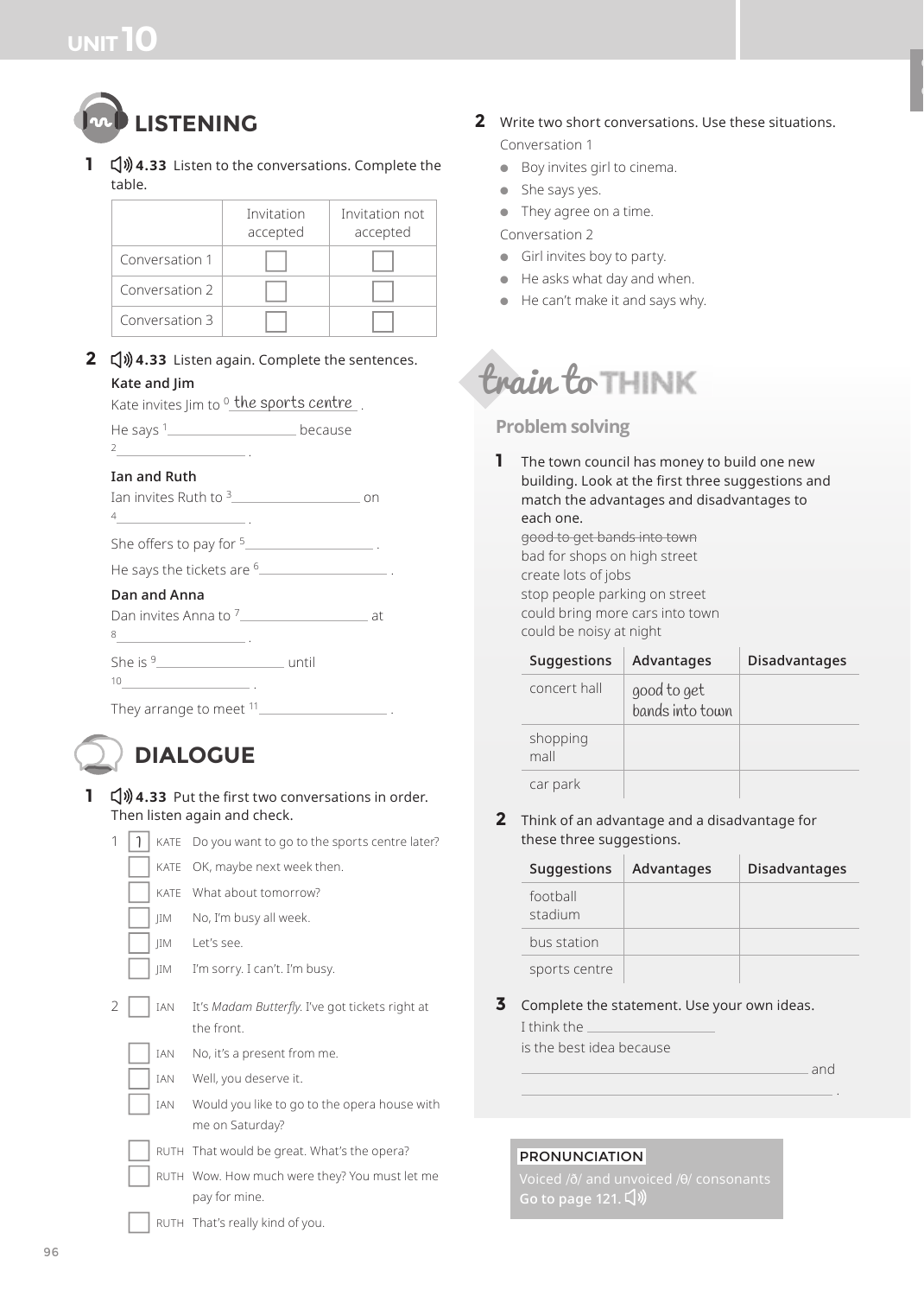#### **Reading and Writing part 4**

**1** Read the article about Shanghai. Are sentences 1–4 'Right' (A) or 'Wrong' (B)? If there isn't enough information to answer 'Right' or 'Wrong', choose 'Doesn't say' (C).

### Mini-Shanghai

It's difficult to know exactly how many people live in the Chinese city of Shanghai, but it's at least 20 million. For sure, it's one of the world's biggest cities. Of course, you need a lot of space to find room for so many people, and to give you an idea of just how big Shanghai is, there is a model of the whole city on the third floor of Shanghai's Urban Planning Museum. The model is huge. It's 93 m<sup>2</sup> and it covers the whole floor of the museum. In fact, it's too big to take a photograph of the whole thing. You can try but you'll find you have to take quite a few photos.

Of course, Shanghai is a city that is growing fast and every year there are about 200 new skyscrapers. The model does not show what Shanghai looks like now. It shows Shanghai in the year 2020.

- 0 The population of Shanghai is more than 20 million.  $(A)$  Right B Wrong C Doesn't say
- 1 The model is on the top floor of the museum. A Right B Wrong C Doesn't say
- 2 You are not allowed to take photos of the model. A Right B Wrong C Doesn't say
- 3 The model shows Shanghai in the future.
- A Right B Wrong C Doesn't say
- 4 The model city is a popular tourist attraction. A Right B Wrong C Doesn't say

#### **Exam guide: right, wrong or doesn't say**

**In the KEY Reading and Writing part 4 you must read a text and then decide if the information in some sentences about the text is right or wrong. Sometimes there isn't enough information to decide, and for these sentences you should choose the 'Doesn't say' option.**

- Read through the text quickly to get an idea of what it is about. Then read a second time, more slowly.
- Read through the questions. Can you answer any of them immediately? Check in the text to make sure you have the correct answer.
- **For each question, find the part of the text it refers** to. Use the key words in the question to help you find the correct part of the text. For example, in question 0 the words 20 million are there in the first sentence of the text. This is the part of the text you need to look at.
- If you can't find any information to decide if the question is right or wrong, this probably means the text 'doesn't say'. For example, question 1 says the model is on the top floor of the museum. In the text it says it's on the third floor. We don't know how many floors the museum has. The third floor might be the top floor but we can't be sure. We have to choose the 'Doesn't say' option here.
- The order of the questions is the same as the order of the information in the text.
- **2** Read Jenny's article about moving home. Are sentences 1–5 'Right' (A) or 'Wrong' (B)? If there isn't enough information to answer 'Right' or 'Wrong', choose 'Doesn't say' (C).

#### A move to the countryside

For the first twelve years of my life my family lived in a large city. Two years ago my parents decided to move to the countryside. I was horrified. How could I leave all my friends? How could I live somewhere with no cinema, with no skateboard park, where the nearest shop was more than 3 km away?

But Mum and Dad didn't listen to me. They were tired of the city life. Mum's a writer so she can live anywhere and Dad looks after me and my two younger brothers. They thought the country was a better place to bring up children.

Well, two years later and I agree with them. I love it here. I love the freedom of being outside. You can ride your bike everywhere. You don't have to worry about cars. Of course, I found new friends. Not as many as I had, but that isn't a problem. I'm still in contact with my very best friend from the city, Anna, and she comes to visit most

holidays. She loves it here. She wants her parents to move too. うくいいい يربلونا ويملا الخسدور ينحارا 人口

- 0 Jenny is 13 years old.
	- A Right (B) Wrong C Doesn't say
- 1 Jenny wasn't happy with the idea of moving to the countryside.
	- A Right B Wrong C Doesn't say
- 2 Jenny's mum works for a newspaper.
- A Right B Wrong C Doesn't say
- 3 There are five people in Jenny's family. A Right B Wrong C Doesn't say
- 4 Jenny has got more friends now.
	- A Right B Wrong C Doesn't say
- 5 Jenny went to school with Anna when she lived in the city. A Right B Wrong C Doesn't say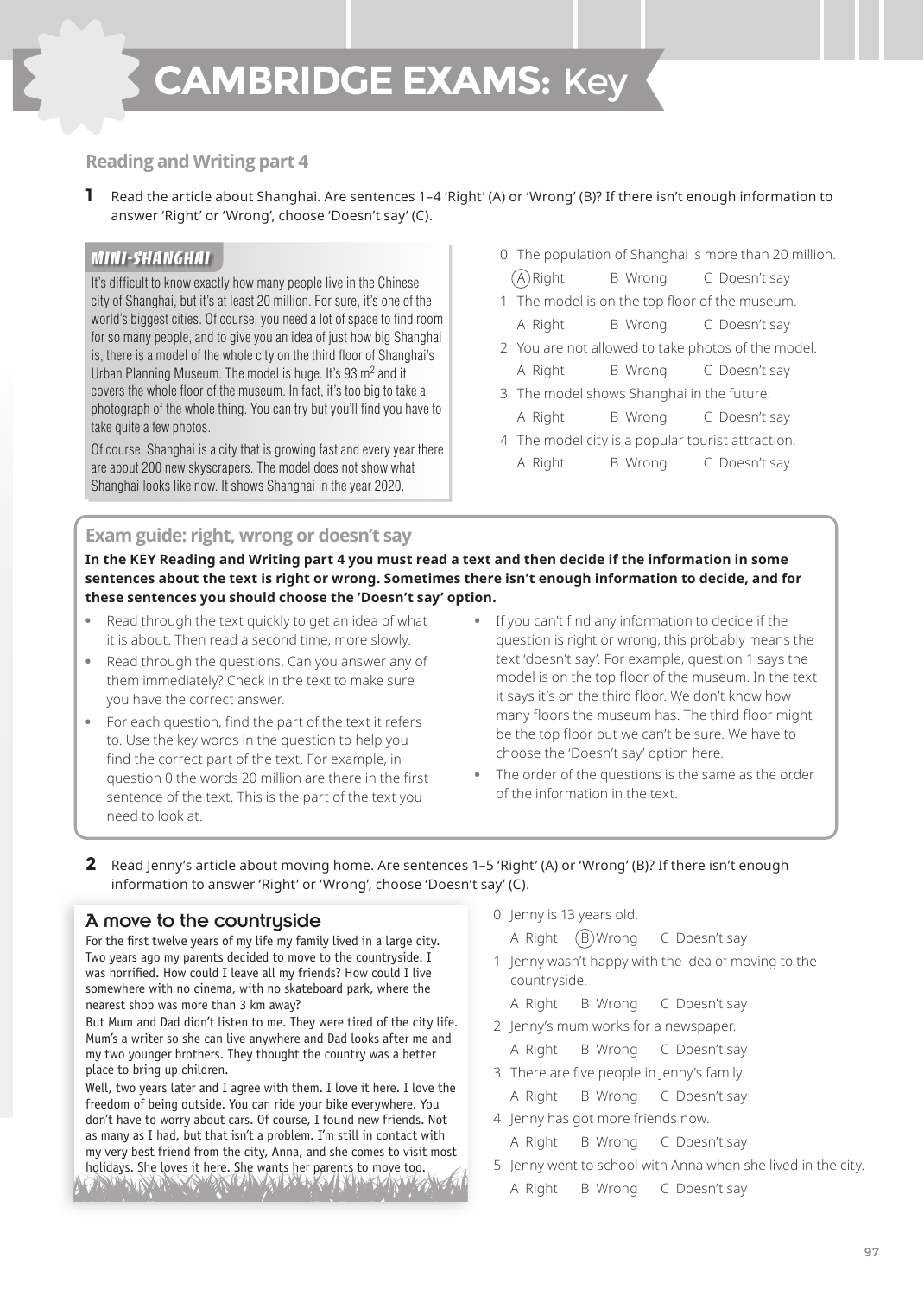Consolidation du Units 9810

### **LISTENING**

- **1**  $\Box$  **4.35** Listen to the conversations. (Circle) A, B or C.
	- 1 What kind of holiday is Emma going to suggest to her parents?
		- A hotel B houseboat C camping
	- 2 Who's got the best idea about what they can do? A Mike B Dad C Mum
	- 3 When are Emma and her family going on holiday? A 4 July B 18 July C 8 August
- **2**  $\left\{\frac{1}{2}\right\}$  **4.35** Listen again. Answer the questions.
	- 0 Why don't Mike and Emma want to go to the same hotel as last year?
		- They think it would be boring.
	- 1 What does Emma think about a camping holiday?
	- 2 What does Dad think about Emma's suggestion of a holiday on a houseboat?
	- 3 What is Mum going to suggest to her and her husband's parents?
	- 4 Mum makes a joke. What does she say?
	- 5 How soon are Emma and her family going on their holiday?
	- **VOCABULARY**
- **3** Complete the sentences. Use the words in the list. concert hall | postoffice | cyclelane | billboards litter bin | speed camera | zebra crossing
	- 0 I can't believe we can't get tickets for the show. There's room for 2,000 people in the concert hall .
	- 1 I need some stamps. Can you go to the forme?
	- 2 Careful don't drive so fast! There's a ahead, so keep to 50 kph, OK?
	- 3 I want to throw this paper away. Is there a around here?
	- 4 Did you see that driver?! There was someone on the \_ and he didn't stop!
- 5 There's a new \_\_\_\_\_\_\_\_\_\_\_\_\_\_\_that goes along the beach! It's great – we ride along it on Sundays.
- 6 He's a professional photographer. His photos are on all the atthemoment.
- **4** Correct the sentences. Be careful one sentence has got two mistakes!
	- 1 A mountain is more higher than a hill.
	- 2 You can to do all kinds of things in our new sports centre-you can swimming for example.
	- 3 Lots of tourists going to Tasmania next year to see the outdoor art gallery.
	- 4 I go to visit Niagara Falls one day.
	- 5 What you are going to do in Shanghai?
	- 6 It's more windy on the lake than here on the beach.
	- 7 I'm so unlucky! It's the most hottest day of the year and I've got a Biology exam.

### **GRAMMAR**

#### **5** (Circle) the correct words.

LIL When are you going on holiday?

- OLIVER Next weekend. And we are all looking forward to it. It's going to be the <sup>0</sup>*more* (*most*) relaxing time of the year!
- LILY That place on the coast where you are staying, is it <sup>1</sup>*hotter* /*hottest* than it is here?
- OLIVER Notreally.It's2*more cold*/*colder* than it is here, and there's usually <sup>3</sup>more / most wind. So the temperature is normally five or six degrees lower <sup>4</sup>*more* / *than* here.
- LILY And it's the world's 5*more*/*most*attractivecoast.
- OLIVER Do you think so? Well, it's <sup>6</sup>more / most beautiful than other places, but we can't swim in the ocean.
- LILY Can't you?
- OLIVER No, the water temperature is just too cold. And I don't think it's <sup>7</sup>safe / safely.
- LILY Oh, really. Are there any <sup>8</sup>dangerous / dangerously fish?
- OLIVER I don't think there are. But the waves are really high because of the wind. You'd need to swim really <sup>9</sup>good / well to go in. But then you'd come out <sup>10</sup>quick / *quickly*again.